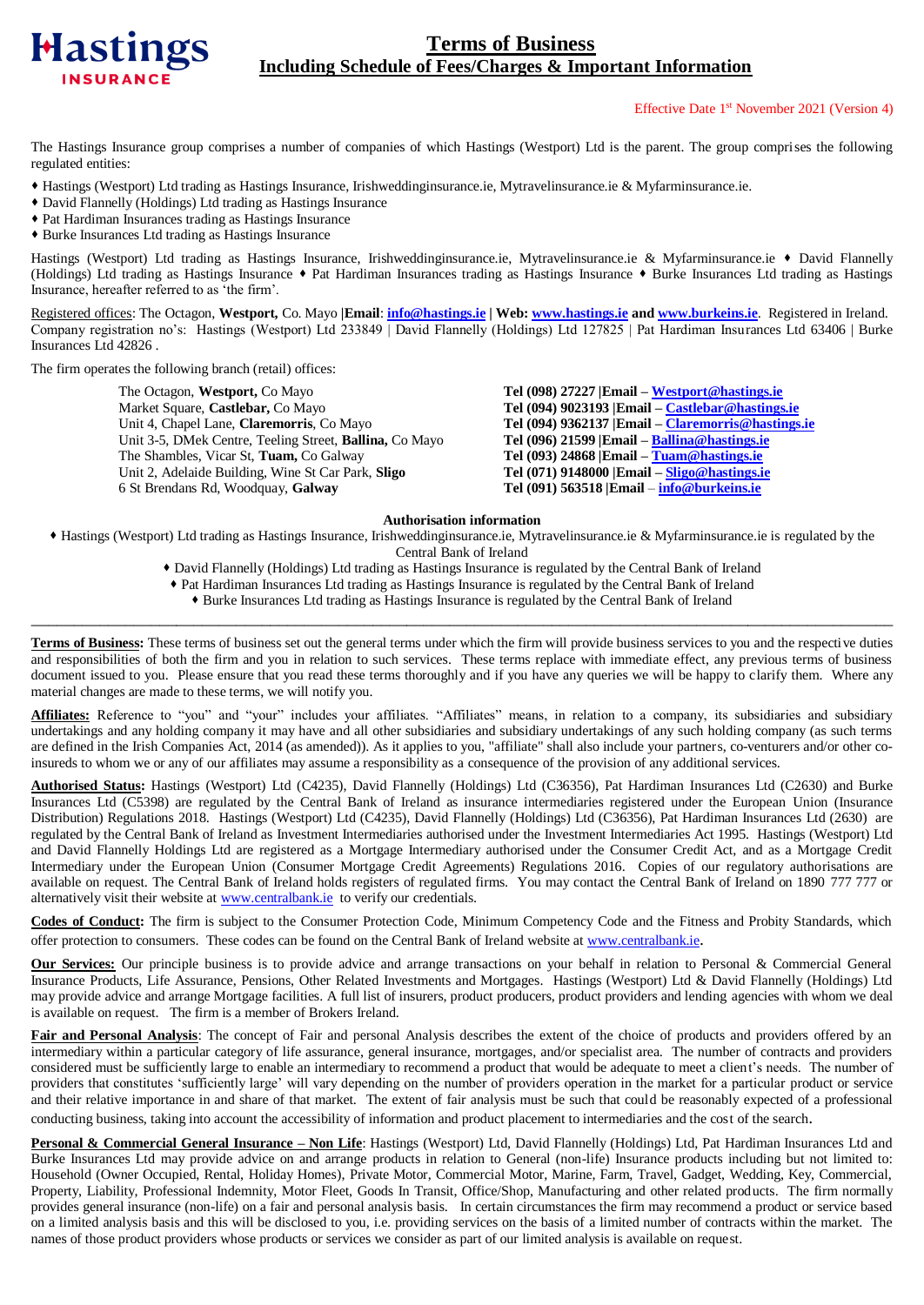**Health Insurance:** Hastings (Westport) Ltd & David Flannelly (Holdings) Ltd provide health insurance on a limited analysis basis (providing services on the basis of a limited number of contracts and product providers available on the market), for who we exclusively conduct insurance distribution business. Hastings (Westport) Ltd & David Flannelly (Holdings) Ltd hold appointments with Irish Life Health dac and can assist with selection of the most suitable health insurance plan for your needs. Whilst we can compare and contrast the various plans available on the market this is done on a limited analysis basis and we are unable to place business with various other providers.

**Travel Insurance:** Mytravelinsurance.ie is a registered business name of Hastings (Westport) Ltd who have an arrangement with one chosen Insurer to provide cover for travel insurance. When purchasing travel insurance through Mytravelinsurance.ie via the internet this is provided on a limited analysis basis (providing services on the basis of a limited number of contracts and product providers available on the market). Mytravelinsurance.ie is underwritten by Chubb European Group SE trading as Chubb, Chubb Bermuda International and Combined Insurance. Refer to individual policy terms and conditions for cover and underwriting details.

**Public Liability Insurance:** publicliability.ie is a domain name of Burke Insurances Ltd which has an arrangement with two chosen Insurers to provide cover for public liability insurance purchased via the www.publicliability.ie internet website. When purchasing insurance through publicliability.ie this is provided on a limited analysis basis (providing services on the basis of a limited number of contracts and product providers available on the market). Publicliability.ie is underwritten by (a) Hiscox SA (b) Balens Europe B.V. on behalf of XL Insurance Company SE and ARAG Legal Protection Ltd. Refer to individual policy terms and conditions for cover and underwriting details.

**Professional Indemnity Insurance:** piinsurance.ie is a domain name of Burke Insurances Ltd which has an arrangement with one chosen Insurer to provide cover for professional indemnity insurance purchased via the www.piinsurance.ie internet website. When purchasing insurance through piinsurance.ie this is provided on a limited analysis basis (providing services on the basis of a limited number of contracts and product providers available on the market). piinsurance.ie is underwritten by Tokio Marine Europe SA. Refer to individual policy terms and conditions for cover and underwriting details.

**Optional Cover:** From time to time we may offer optional cover to enhance the cover of a product, not included in the policy offered by the provider. You do not have to purchase any optional cover in order to buy the main product or service. Policy wording and further information concerning optional extras is available on request.

We will also offer assistance to you in relation to processing claims on policies taken out with us and in seeking renewal terms on your cover.

To ensure continuity of cover, where you have an existing policy which is due to expire and where we have been unable to contact you, we may put continuing cover in force whilst awaiting your instructions. You will be liable for any premiums payable to the relevant insurer for the period of time between renewal and when we receive your instruction. You have the right not to avail of this service.

**Life, Pensions & Insurance Based Investment Products**: Hastings (Westport) Ltd, David Flannelly (Holdings) Ltd & Pat Hardiman Insurances Ltd provide life assurance cover, serious illness cover, income protection and pension advice on a fair and personal analysis basis ie, providing services on the basis of a sufficiently large number of contracts and product producers available on the market to enable us to make a recommendation, in accordance with professional criteria, regarding which contract would be adequate to meet your needs. We will provide assistance to you for any queries you have in relation to the policies or in the event of a claim during the life of the policy and we will explain to you the various restrictions, conditions and exclusions attached to your policy. However, it is your responsibility to read the policy documents, literature and brochures to ensure that you understand the nature of the policy cover, particularly in relation to permanent health insurance and serious illness policies. Specifically, on the subject of permanent health insurance policies, it is our policy to explain to you a) the meaning of disability as defined in the policy; b) the benefits available under the policy; c) the general exclusions that apply to the policy; and d) the reductions applied to the benefit where there are disability payments from other sources. For a serious illness policy, we will explain clearly to you the restrictions, conditions and general exclusions that attach to the policy. In the case of Insurance Based Investment Products, ongoing suitability assessments form part of the service to clients. On an annual basis, the firm will issue a client report outlining any changes in the services or instruments involved and/or any change in circumstances.

**Investment Intermediary Services**: Hastings (Westport) Ltd, David Flannelly (Holdings) Ltd & Pat Hardiman Insurances Ltd provides investment intermediary advice on a limited analysis basis through the following product providers: BCP. Wealth Options and Davy. We can recommend and arrange an investment product to suit your needs. We will research and obtain information on your behalf concerning any investment product, its approval process and so identifying the target market. Ongoing suitability assessments form part of the service to clients. On an annual basis, the firm will issue a client report outlining changes in the services or instruments involved and/or any change in circumstances.

**Sustainability Factors - Investment/IBIPS/Pension Advice:** When providing advice, the firm considers the adverse impact of investment decisions on suitability. As part of our research and assessment of products, the firm will examine the product providers literature to compare financial products and to make informed investment decisions about ESG products. The firm will at all times act in the client's best interests and keep clients informed accordingly. The consideration of sustainability risks can impact on the returns of financial products.

**Mortgages**: Through the lenders or other undertakings with which we hold an agency, Hastings (Westport) Ltd and David Flannelly (Holdings) Ltd can provide advice on and arrange mortgages products including but not limited to: fixed-rate loans, variable rate mortgages, capital & Interest mortgages, interest only mortgages, endowment mortgages, pension mortgages and residential investment property mortgages. Hastings (Westport) Ltd & David Flannelly (Holdings) Ltd provides mortgage advice on a fair analysis basis. We will need to collect sufficient information from you before we can offer any advice on housing loans. This is due to the fact that a key issue in relation to mortgage advice is affordability. Such information should be produced promptly upon our request.

**Regular Reviews**: It is in your best interests that you review, on a regular basis, the products we have arranged for you. As your circumstances change, your needs may change which may result in having insufficient insurance cover and/or inappropriate investments. We would therefore advise that you contact us to ensure that you are provided with up to date advice and products best suited to your needs.

**Policy Documentation**: Following inception of cover we will issue a policy document from the Insurer which sets out in detail the conditions applicable, operation, endorsements, terms and conditions, exceptions and warranties included. We strongly recommend that you read this document carefully and contact us in the event that you require any clarification of the details therein.

**Continuity of Cover:** In most circumstances cover will not automatically continue past the expiry of insurance period date. You should contact us ahead of the expiry date of your existing policy in relation to continuity of cover. If your policy is paid on direct debit through the Insurer Provider, the direct debit may be automatically rolled over unless you inform us otherwise.

**Remuneration:** We may earn our remuneration on the basis of a fee, commission and any other type of remuneration, including a non-monetary benefit or on the basis of a combination of these remunerations. A non-monetary benefit will only be accepted if it enhances the quality of the services to our clients. You may choose to pay in full for our services by means of a fee for selected products (refer to 'Schedule of Fees & Charges'). Where we receive recurring commission, this forms part of the remuneration for initial advice and/or for renewal of the policy. We reserve the right to charge additional fees if the number of hours relating to on-going advice/assistance exceeds two hours.

A summary of the details of fees charged, commission, other reward or remuneration paid or provided to us which we have agreed with product providers is available in our office or on our website – [www.hastings.ie](http://www.hastings.ie/) o[r www.burkeins.ie](http://www.burkeins.ie/)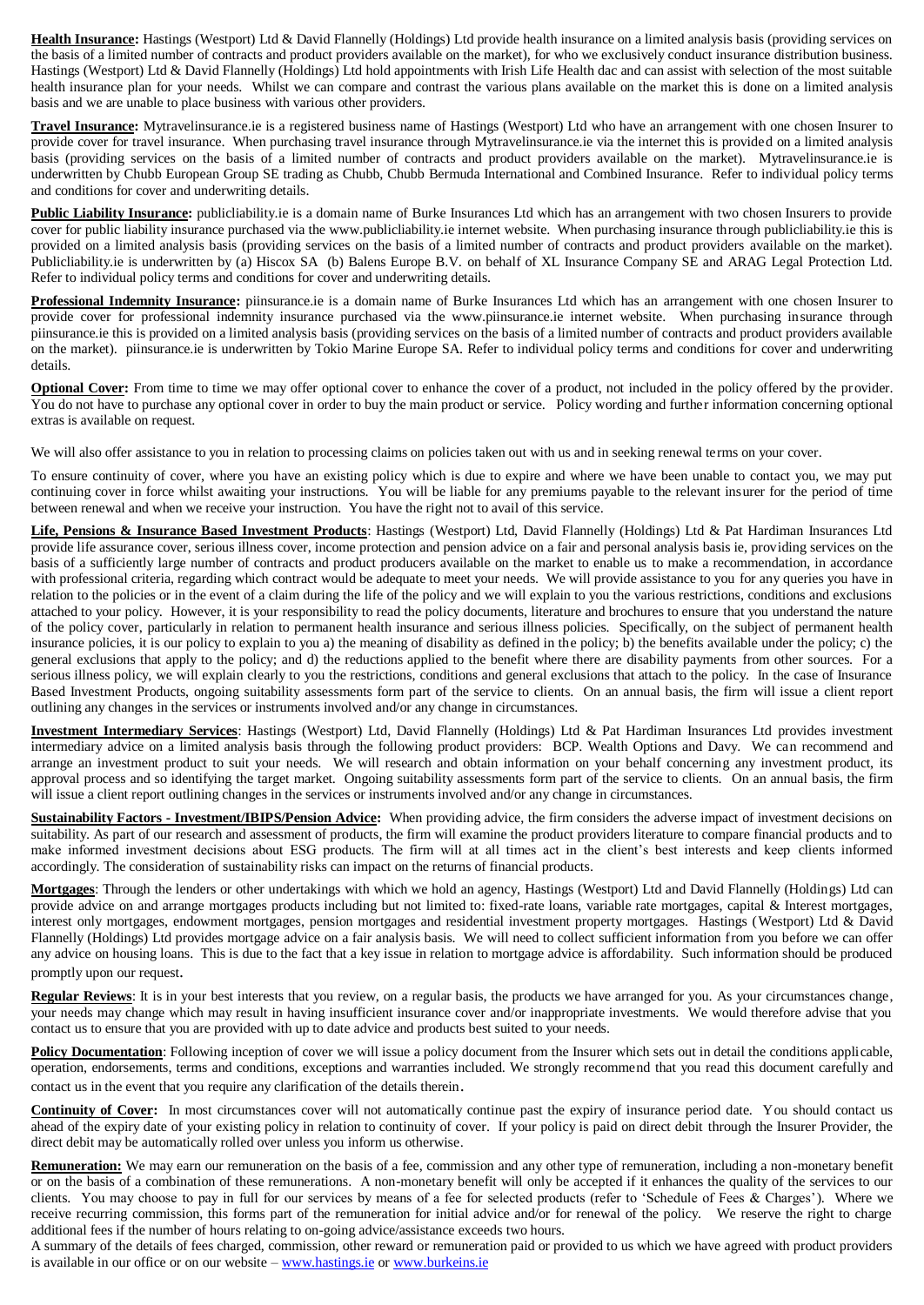In certain circumstances, it may be necessary to charge a fee for services provided. These are listed below for life, pensions & investments, non-life business and mortgages. In other circumstances where fees are chargeable or where you choose to pay in full for our service by fee, we will notify you in writing in advance and agree the scale of fees to be charged if different from fees outlined below. Where it is not possible to provide the exact amount, we will provide you with the method of calculation of the fee.

If we receive commission from a product provider, this may be offset against the fee which we may charge you. Where the commission is greater than the fee due, the commission may become the amount payable to the firm unless an arrangement to the contrary is made.

We may receive payments from product providers for work transferred to us which we do on their behalf and we may be party a profit-share arrangements with product providers and may earn additional commissions. We may disclose (and will do so on request) these payments to you if they specifically relate to your policies. Any business arranged with these product providers on a client's behalf will be placed with the product provider because that product provider is at the time of placement, suitable to meet the client's requirements, taking the client's relevant information, demands and needs into account.

Non Life (Personal & Commercial Lines): The firm may be remunerated by a non refundable fee for the initial work activity and time spent in seeking the best terms, advice, product and Insurer for your specific needs. An administration fee may be charged for the activity involved in the renewal of the policy and alterations which take place during and/or at termination of a policy. Please refer to the 'Schedule of Fees & Charges' below. We are usually remunerated by commission received from Insurers on completion of business. Details of commission arrangements are available on our website – [www.hastings.ie](http://www.hastings.ie/) or [www.burkeins.ie.](http://www.burkeins.ie/) Where an override commission is received, this will be disclosed in general terms. In certain circumstances additional fees may be payable for complex cases to reflect value, specialist skills or urgency. Fees for cases of this nature may be charged from a minimum of  $\epsilon$ 200 per hour to a maximum of  $\epsilon$ 300 per hour. We will notify you in advance and agree the scale of fees to be charged.

Life, Pensions, Investment Based Investment Products & Investment Intermediary Services: We are remunerated by both commission and/or fees. You may elect to deal with us on a fee basis as set out below (under 'Schedule of Fees & Charges'). A summary of the details of fees charged, commission, other reward or remuneration paid or provided to us which we have agreed with product providers is available in our office or on our website – [www.hastings.ie.](http://www.hastings.ie/)

**Remuneration policy - Sustainability Risks - Investment/IBIPS/Pension Advice:** We are remunerated by commission and other payments from product producers. When assessing products, we will consider the different approach taken by product providers in terms of them integrating sustainability risks into their product offering. This will form part of our analysis for choosing a product provider.

**Mortgages:** We may receive up to 1% of the loan for arranging mortgage finance. This commission is paid by the mortgage lender. The actual amount of commission will be disclosed at a later stage in the ESIS (European Standardised Information Sheet) which will be forwarded to you. Information on the variation in levels of commission payable by the different creditors providing credit agreements being offered are available on request. We may charge a fee for advising and arranging your mortgage application up to €250 per hour (Mortgage Advisors) and €100 per hour (Administration Support) spent for our services, this fee is non-refundable. This is not in any way an indication of mortgage/loan approval. Our fee will be notified to the lender who will include this fee into the calculation of the APRC (Annual Percentage Rate Charge). Please note that lenders may charge specific fees in certain circumstances and if this applies, these fees will be specified in your Loan Offer. You have the right to pay a fee separately and not include it in the loan. Typically, this situation arises in relation to specialist lending. Where we secure an Offer and you subsequently do not proceed with your mortgage application through our firm, we may charge you an arrangement fee up to €250 per hour (Mortgage Advisors) and €100 per hour (Administration Support) spent for our services. This will be discussed prior to submission of any loan application.

**Schedule of Fees & Charges:** We reserve the right to amend any fees should the complexity of the advice require enhanced professional services. We will confirm and agree any additional fee prior to any increased charge being applied. Any fee charged at inception of a poli cy may not be refunded in the event of cancellation.

| <b>Non-life Insurance Services</b> | <b>Initial Charge</b> | <b>Renewal</b>        | Alterations/Cancellations |
|------------------------------------|-----------------------|-----------------------|---------------------------|
| <b>Personal Lines</b>              | *Up to $\epsilon$ 250 | *Up to $\epsilon$ 250 | Up to $\epsilon$ 100      |
|                                    |                       |                       |                           |
| Commercial Lines                   | *Up to max 100%       | *Up to max 100%       | Up to max $100\%$         |
|                                    | of Premium & Levies   | of Premium & Levies   | of Premium & Levies       |
|                                    |                       |                       |                           |

**Life/Pensions/Insurance Based Investment Products/Investment Intermediary Services:** We are remunerated by both commission and/or fees. You may elect to deal with us on a fee basis as follows: Up to  $\epsilon$ 250 per hour (Senior Consultant) or  $\epsilon$ 150 per hour (Consultant) and  $\epsilon$ 100 per hour (Administration Support) spent for our services. An Annual review fee up to 0.5% of the Fund may also apply. Additional fees may also be payable for complex cases to reflect value, specialist skills or urgency of up €250 per hour (Senior Consultant) or €150 per hour (Consultant) and €100 per hour (Administration Support) spent for our services. We will notify you in advance and agree the scale of fees to be charged.

**Mortgages:** We may receive up to 1% of the loan for arranging mortgage finance and charge a fee for advising and arranging your mortgage application up to  $\epsilon$ 250 per hour (Mortgage Advisors) and  $\epsilon$ 100 per hour (Administration Support). Or, in the event we have not been successful in securing an Offer or you choose not to proceed with your Offer, we may charge you a one-off fee of up to €250 per hour Mortgage Advisors) and  $€100$  per hour (Administration Support) on time spent for our services. This will be discussed prior to submission of any loan application.

\* On occasion we may need to charge rates different to the above depending on the complexity of the case. Such fees may be charged to a maximum of €300 per hour. We will notify you of these in advance.

If you require assistance from us which requires a significant amount of time or expertise or which is otherwise onerous on our part, we reserve the right to charge for such services, such charge to be agreed with you before we provide the services in question.

Bank charges incurred by us will be charged to the customer. The firm has a policy of charging an administration fee of  $\epsilon$ 10 to cover the expenses of a returned cheque or direct debit default. A charge of  $\epsilon$ 20 may be made for duplicate documentation.

Any other fee charged by a third party/product producer will be levied as part of the transaction.

As a credit intermediary we are usually remunerated by the premium/credit finance provider on arranging finance on your behalf. We may be in receipt of remuneration of up to 5% of the annual premium from the premium finance provider.

**Default on Payments:** You are under a duty to pay your premium within a reasonable time, or otherwise in accordance with the terms of the contract of insurance. Cancellation instructions may be given to product producers in the absence of payment of the premium in full. Product producers may withdraw benefits or cover in the event of default on payments due under policies of insurance or other products arranged for you. We would refer you to policy documentation or product terms for the details of such terms. We may exercise our legal rights to receive payments due for services provided. Mortgage lenders may seek early repayment of a loan and interest if you default on your repayments. Your home is at risk if you do not maintain your agreed repayments.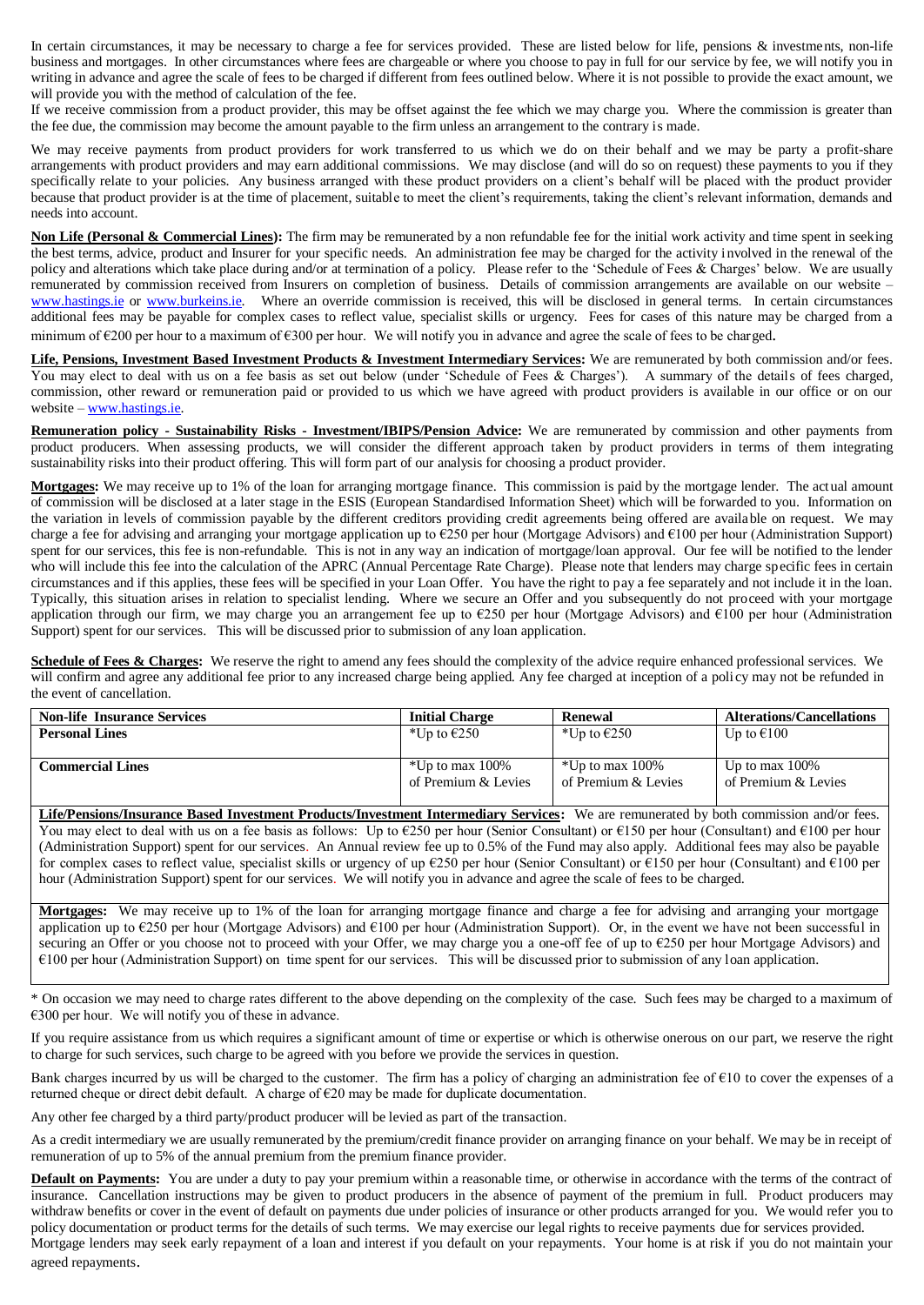**Conflicts of Interest:** It is the policy of our firm to avoid any conflicts of interest in providing business services to you. However, where an unavoidable conflict arises we will advise you of this in writing before providing you with any service. A copy of our conflicts of interest policy is available on request.

**Email & SMS Service:** As part of the service provided by the firm, we may from time to time correspond with you by means of Email or Text Message in connection with your policy. The firm will only use any mobile number or email address provided by you for this purpose. In the event you change your mind and you do not wish us to communicate with you in this way, please contact the office.

**Data Protection:** We are subject to the requirements of the General Data Protection Regulations 2018 (GDPR) and the Irish Data Protection Act 2018. The firm is committed to protecting and respecting your privacy. We wish to be transparent on how we process your data and show you that we are accountable with the GDPR in relation to not only processing your data but ensuring you understand your rights as a client. The data will be processed only in ways compatible with the purposes for which it was given and as outlined in our Privacy Notice/Statement, this will be given to all out clients at the time of data collection. We will ensure that this Privacy Notice/Statement is easily accessible. Please refer to our website – [www.hastings.ie](http://www.hastings.ie/) or [www.burkeins.ie,](http://www.burkeins.ie/) if this medium is not suitable we will ensure you can easily receive a copy by post/email. Please contact us at [Dataprotection@hastings.ie](mailto:Dataprotection@hastings.ie) if you have any concerns about your personal data. The firm may record landline telephone calls, inbound and outbound, for verification, quality and training purposes. All data captured by these facilities are managed and safely stored in accordance with all applicable Data Protection Laws.

# **Compensation Scheme/Consumer Protection:**

**Investor Compensation Scheme:** The Investor Compensation Act, 1998 provides for the establishment of a compensation scheme and the payment, in certain circumstances, of compensation to certain clients (known as eligible investors) of authorised investment firms, as defined in that Act. The Investor Compensation Company Ltd (ICCL) was established under the 1998 Act to operate such a compensation scheme and our firm is a member of this scheme. Compensation may be payable where money or investment instruments owed or belonging to clients and held, administered or managed by the firm cannot be returned to those clients for the time being and where there is no reasonably foreseeable opportunity of the firm being able to do so. A right of compensation will arise only: -If the client is an eligible investor as defined in the Act, and; - If it transpires that the firm is not in a position to return client money or investment instruments owned or belonging to the clients of the firm, and; - To extent that the client's loss is recognised for the purposes of the Act. Where an entitlement to compensation is established, the compensation payable will be the lesser of 90% of the amount of the client's loss, which is recognised for the purposes of the Investor Compensation Act, 1998, or; Compensation of up to  $\epsilon$ 20,000. For further information, contact the Investor Compensation Company Ltd on (01) 224 4955.

**Brokers Ireland Compensation Fund**: We are also members of the Brokers Ireland Compensation Fund. Subject to the rules of the scheme the liabilities of its member firms up to a maximum of  $\epsilon$ 100,000 per client (or  $\epsilon$ 250,000 in aggregate) may be discharged by the Fund on its behalf if the member firm is unable to do so, where the above detailed Investor Compensation Scheme has failed to adequately compensate any client of the member. Further details are available on request.

**Research/Market Security:** We use both local and international insurers/markets to obtain the best terms and conditions available. While the firm endeavours to assess the financial standards of these insurers, it cannot guarantee the solvency or continuing solvency of any insurer. Please note also that the solvency position of an insurer may change. If an insurer ceases trading we will do our best to assist our clients, but you should note that in those cases of insurer insolvency where the insurer has confirmed cover, premiums retained by us will be deemed to have been paid to that insolvent insurer and therefore it may not be possible for these funds to be returned to clients. Similarly, it may be the case that claims monies retained by us may be returnable to the insolvent insurers or their liquidators, rather than our clients. If you have any concerns or queries concerning the security or regulatory status of an insurer please contact The Central Bank of Ireland and/or the appropriate regulatory authority for the Insurer concerned.

**Claims:** It is important that you familiarise yourself with the policyholder's duties and insurers' rights as set out in the Conditions/Claims Conditions section of insurers' policy wordings. You must notify the insurer of a claim (or circumstances which may give rise to a claim) in accordance with the terms of the contract of insurance. We may offer assistance to you in relation to processing claims on policies taken out with us and in seeking renewal terms on your cover.

## **Claims and Consumer Insurance Contracts Act 2019:**

.

o

The Consumer Insurance Contracts Act 2019 imposes duties upon consumers (as defined below) and insurers in relation to claims handling. It also includes entitlements by insurers in relation to claims handling, limitations on deferring payment of a claim until completion of works, etc., in case of property contracts and proportionate remedies and claims handling. These include the following and are not exhaustive. Please refer to the Act at [http://www.irishstatutebook.ie/:](http://www.irishstatutebook.ie/)

- Any clause in a contract of insurance that refers to a "material change" shall be interpreted as referring to changes that take the risk outside that which was within the reasonable contemplation of the contracting parties when the contract of insurance was concluded.
- An insurer may refuse a claim made by you under a contract of insurance where there is a change in the risk insured, including as described in an "alteration of risk" clause, and the circumstances have so changed that it has effectively changed the risk to one which the insurer has not agreed to cover
- The consumer must cooperate with the insurer in an investigation of insured events including responding to reasonable requests for information in an honest and reasonably careful manner and must notify the insurer of the occurrence of an insured event in a reasonable time.
- The consumer must notify the insurer of a claim within a reasonable time, or otherwise in accordance with the terms of the contract of insurance.
- If the consumer becomes aware after a claim is made of information that would either support or prejudice the claim, they are under a duty to disclose it. (The insurer is under the same duty).
- If the consumer makes a false or misleading claim in any material respect (and knows it to be false or misleading or consciously disregards whether it is) the insurer is entitled to refuse to pay and to terminate the contract.
- Where an insurer becomes aware that a consumer has made a fraudulent claim, they may notify the consumer advising that they are voiding the contract of insurance, and it will be treated as being terminated from the date of the submission of the fraudulent claim. The insurer may refuse all liability in respect of any claim made after the date of the fraudulent act, and the insurer is under no obligation to return any of the premiums paid under the contract.
- If, in respect of the insurance contract, the insurer is not obliged to pay the full claims settlement amount until any repair, replacement or reinstatement work is completed and specified documents for the work have been furnished to the insurer, the claim settlement deferment amount cannot exceed:
	- $\circ$  5% of the settlement amount where the claim settlement amount is less than  $\epsilon$ 40,000 or
	- o 10% of the settlement amount where the claim settlement amount is more than  $\epsilon$ 40,000

(A "consumer" has the meaning given to it by paragraph (a) of the definition of that expression (as it is defined in relation to a financial service) in section 2(1) of the Financial Services and Pensions Ombudsman Act 2017 but, for the purposes of this Act, that paragraph (a) shall apply as if references in it to "financial service" and "financial service provider" were construed, respectively, as references to "consumer insurance contract" and "insurer" within the meaning of this Act).